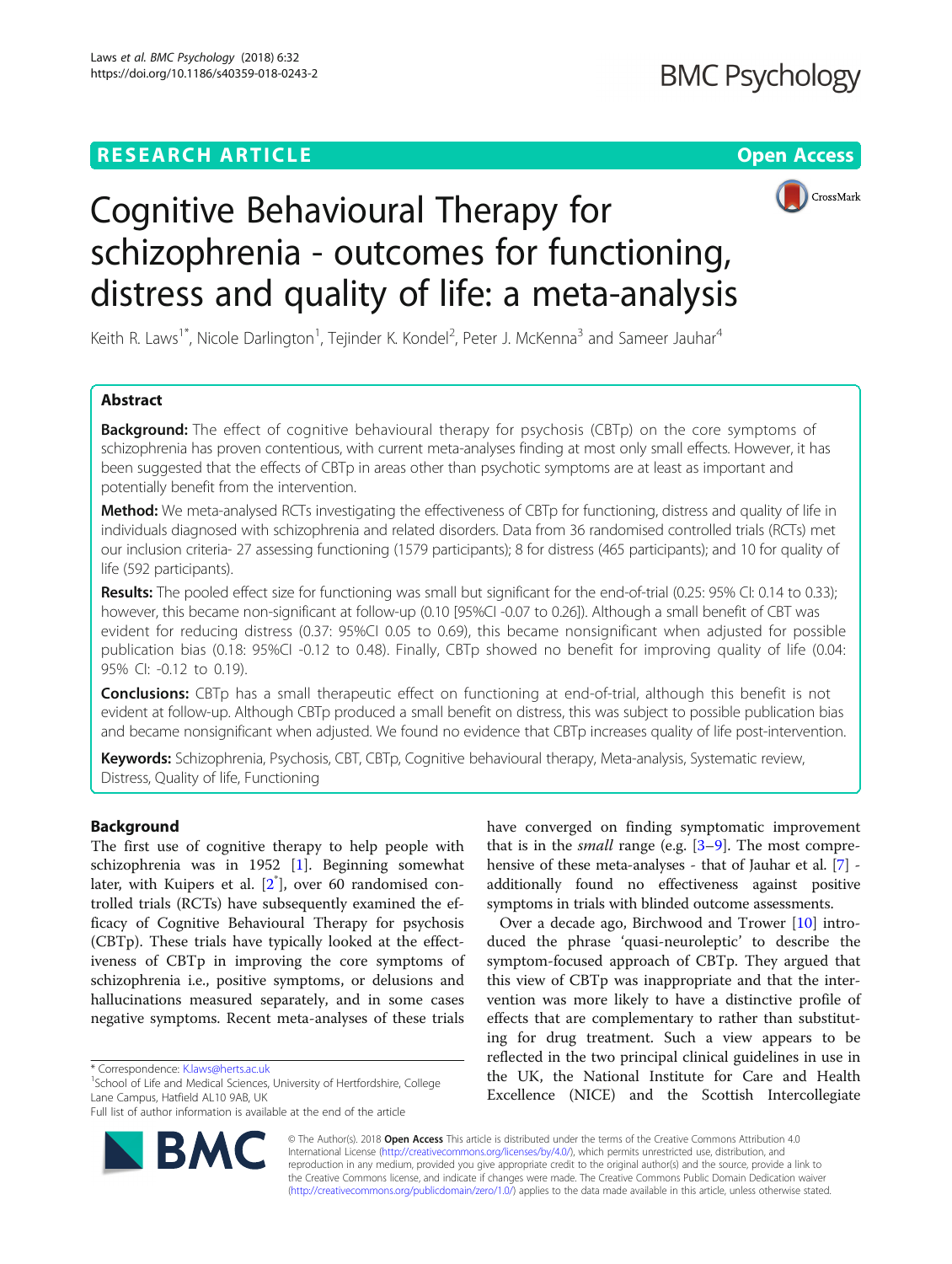Guidelines Network (SIGN). Thus, NICE [\[11](#page-8-0)] states that "The aims of psychological & psychosocial interventions in psychosis & schizophrenia are numerous. These should include interventions to improve symptoms but also those that address vulnerability, which are embedded in developmental processes. The aims, therefore, include: reduction of distress associated with psychosis symptoms… promoting social and educational recovery; reducing depression and social anxiety … and relapse prevention (p.32)." Similarly, SIGN [[12](#page-8-0)] states: "The aim [of CBTp] is to help the individual normalise and make sense of their psychotic experiences, and to reduce the associated distress and impact on functioning (p.55)". Similar sentiments are expressed in guidelines from elsewhere in the world, e.g. the Royal Australian and New Zealand College of Psychiatrists [[13\]](#page-8-0).

Nevertheless, the effect of CBTp on non-symptomatic outcomes in schizophrenia has been relatively less investigated than its effect on symptoms. Nearly 10 years ago, Wykes et al. [\[14](#page-8-0)] carried out a series of meta-analyses that included 15 trials which evaluated functioning. The pooled effect size was significant (Glass's  $\Delta = 0.38$ : 95% CI 0.15 to 0.60); however, analysing the trials by study quality (as measured using a unitary scale for this) revealed a large and significant difference in effect size between high and low-quality trials (0.15 vs. 0.51). They did not examine effect sizes for any follow-up period. Several meta-analyses of functioning were also carried out by the National Collaborating Centre for Mental Health (NCCMH) [\(http://www.rcpsych.ac.uk/workinpsy](http://www.rcpsych.ac.uk/workinpsychiatry/nccmh.aspx)[chiatry/nccmh.aspx](http://www.rcpsych.ac.uk/workinpsychiatry/nccmh.aspx)) for the purposes of the 2009 NICE guideline. These analyses assessed data relating to specific functioning scales and for all scales combined; examining effects at end-of-treatment and follow-up as well as against 'treatment as usual' (TAU) or other active controls (such as befriending or supportive counselling). The standardised mean difference (SMD) revealed that CBTp had no significant impact on functioning compared to TAU (K = 6: - 0.14, 95% CI -0.45 to 0.17), but at 12-month follow up was marginally significant ( $K = 4$ : -0.20, 95% CI-0.41 to − 0.00). When CBTp was contrasted with active controls, a medium effect emerged at the end-of-treatment  $(K = 3: SMD -0.50, 95\% CI -0.84$  to − 0.16); there was no meta-analysis against active controls at follow-up. The small numbers of trials analysed however, limits the reliability of findings from some of the NICE meta-analyses. The other main limiting factor concerning the meta-analyses by Wykes et al. [\[14](#page-8-0)] and NICE [[11\]](#page-8-0), is that the data in both are now a decade old.

NICE [\[11\]](#page-8-0) also reported on a small number of trials measuring quality of life and found no significant advantage for CBTp compared to supportive counselling at the end of treatment  $(K = 3)$  (SMD 0.01, 95% CI –0.19 to 0.21) or for follow-up at either 52 weeks  $(K = 2; SMD)$ 

 $-0.18$ , 95% CI  $-0.10$  to 0.47) or 78 weeks (K = 1; SMD 0.40, 95% CI -0.17 to 0.98). In their Cochrane review of CBTp versus other psychosocial interventions, Jones et al. [\[6](#page-8-0)] included only one trial that examined quality of life [\[15](#page-8-0)] and no differential effect of CBTp was found either at end of treatment or follow-up in this trial. No meta-analysis appears to have examined the effects of CBTp on distress.

The aim of the series of meta-analyses reported here was to determine whether evidence shows that CBTp improves aspects of the patient experience beyond symptom-reduction. Based on there being enough trials to permit meaningful pooling of data, we selected three outcome variables: functioning, distress and quality of life.

## Method

We initially considered the 52 RCTs retreived by Jauhar et al. (2014), which covered the period of 1993 (the date of the first published trial of cognitive behavioural therapy in schizophrenia) to March 2013. We also searched the trials previously excluded by Jauhar et al. These studies were supplemented with a systematic search of the literature using PubMED and Scopus to identify RCTs of CBTp between the dates of March 2013 and April 2018. Searches were unrestricted regarding language and whether material was published or unpublished. We also searched through reference sections of papers that were considered eligible. Multiple searches were conducted using the following terms and combinations of terms:

"Cognitive Behavioural Therapy" AND "Psychosis" AND "Randomised controlled trial".

"Cognitive Behavio\*" AND "Psychosis" AND "Randomi\*".

"Cognitive Behavio\*" AND "Psychosis" AND "RCT".

- "CBT" AND "Psychosis" AND "RCT".
- "CBT" AND "Psychosis" AND "Randomi\*".
- "Cognitive Behavio\*" AND "schizo\*".
- "CBT" AND "Schizo\*".
- "Cognitive Behavio\*" AND "Schizo\*" AND "RCT".
- "Cognitive Behavio\*" AND "Schizo\*" AND "Random\*".
- "CBT" AND "Schizo\*" AND "Randomi\*".
- "CBT" AND "Schizo\*" AND "RCT".

This search produced a further 16 studies. All 69 studies were then hand-searched by one of us (ND) for the outcome measures of interest and counter-checked by another (KRL).

Our inclusion criteria paralleled those used by Jauhar et al. [[7\]](#page-8-0), Wykes et al. [\[14\]](#page-8-0), NICE [[11\]](#page-8-0) and the Cochrane Collaboration [[6\]](#page-8-0). Thus, studies were included if a majority of the patients had a diagnosis of schizophrenia, schizoaffective or non-affective functional psychosis, either made clinically or according to diagnostic criteria.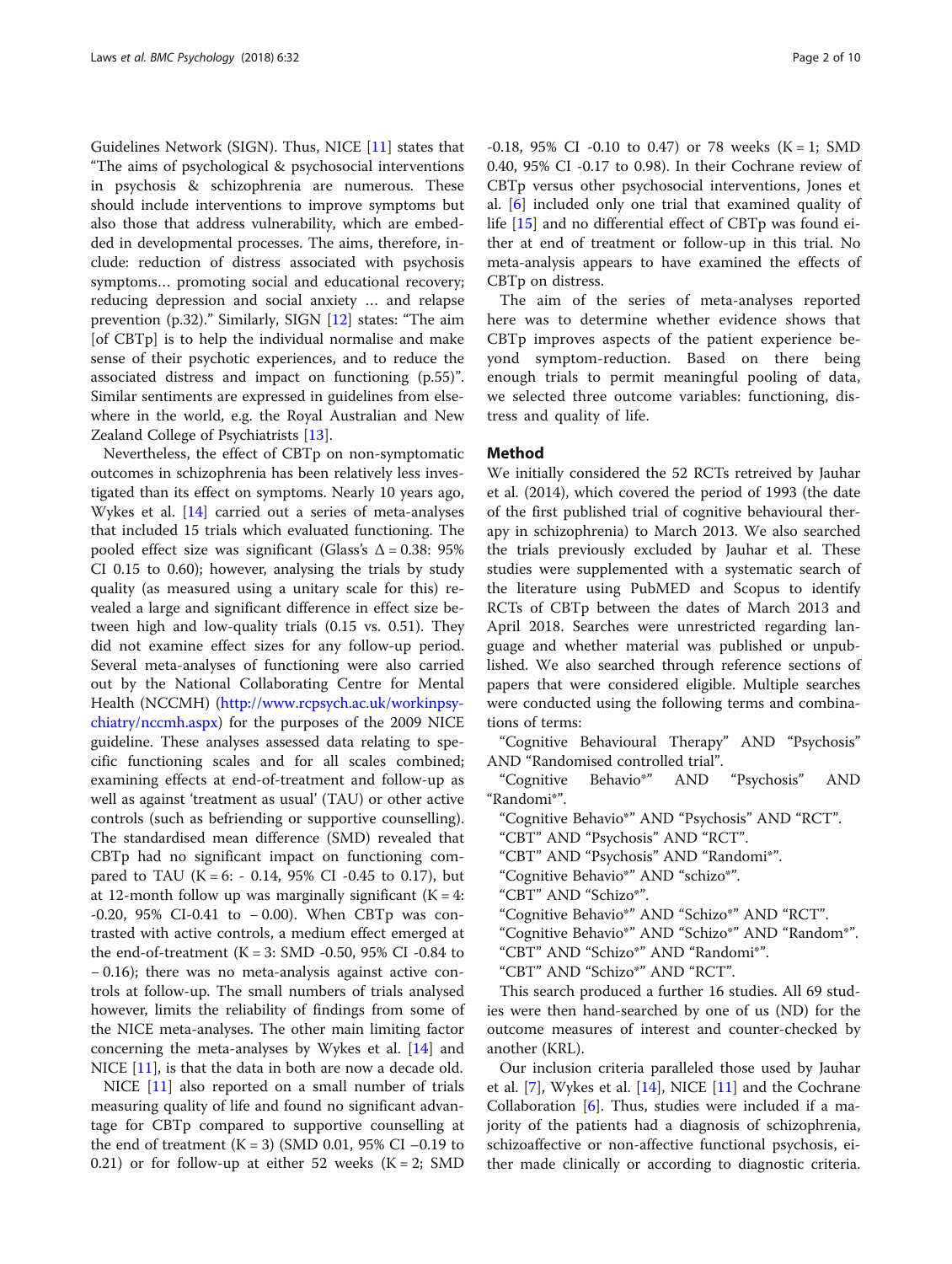Trials could use any measure of functioning, distress or quality of life (for details, see below). Studies also had to include a parallel control group of any type, i.e. waitlist, TAU or an intervention designed to control for the non-specific effects of psychotherapy. We excluded non-randomised trials and those which used inappropriate randomisation methods (e.g. allocation by alternation or by availability of the intervention). The four non-randomised trials that were located all also used non-blinded outcome assessment and were low in overall quality (see  $[16–19]$  $[16–19]$  $[16–19]$  $[16–19]$  $[16–19]$ ).

Determination of what types of therapy constituted CBTp was relatively broad and followed Jauhar et al. [\[7](#page-8-0)] – those that incorporated additional elements of therapy, such as motivational interviewing, family engagement, behaviour therapy and social skills training, were also included. Following previous meta-analyses, we did not include studies that delivered CBT as part of a multicomponent package of care that involved several other interventions (sometimes referred to as integrated treatment or similar). We included trials using both individual and group CBTp.

## Data extraction

For functioning, trials used a variety of clinician-assessed rating scales which included: the Global Assessment of Functioning scale (GAF: [[20\]](#page-8-0)); the Social and Occupational Functioning Assessment Scale (SOFAS: [\[21](#page-8-0)]); the Global Assessment Scale (GAS: [[22](#page-8-0)]); the Multnomah Community Ability Scale (MCAS: [\[23](#page-8-0)]); and the Life Skills Profile (LSP: [[24\]](#page-8-0)). Other scales considered to be includable were the Social Functioning Scale (SFS: [\[25](#page-8-0)]), the Role Functioning Scale (RFS: [\[26\]](#page-8-0)), the Social Behaviour Schedule (SBS: [[27\]](#page-8-0)), the Independent Living Skills Survey (ILSS: [\[28](#page-8-0)]), and the Personal and Social Performance Scale (PSP: [\[29](#page-8-0)]).

Studies were included if they measured the distress associated with the symptoms of psychosis. Outcomes relating to depression and anxiety alone were not included as these were considered to represent symptomatic measures. Where articles provided more than one outcome measure for distress, 'total distress' scores were used. Measures included: the 'distress' domain within the Psychotic Symptom Rating Scale (PSYRATS: [[30](#page-8-0)]); the Global Severity Index (GSI: [[31](#page-8-0)]); and a questionnaire using a Likert scale  $([32\degree]$  $([32\degree]$  $([32\degree]$ : On a scale from 0 to 10, how bothered are you when you experience (specific hallucination) [or think about (specific delusion)]?).

The quality of life measures used in trials included: the Quality of life scale (QLS: [\[33\]](#page-8-0)); the World Health Organisation Quality Of Life Scale (WHOQOL-BREF: [[34\]](#page-8-0)); the Quality of life, Enjoyment and Satisfaction Questionnaire (Q-LES-Q: [\[35\]](#page-8-0)); the Modular System for quality of life (MSQoL: [[36\]](#page-8-0)); and the Manchester Short Assessment of Quality of Life (MANSA: [[37\]](#page-8-0)).

#### Meta-analysis

Pooled effect sizes for the data were created using Compre-hensive Meta-analysis, version 2 [\[38\]](#page-8-0). A random-effects model was used in all analyses. Effect sizes were derived from the post-intervention (or follow-up) scores using Hedges  $g$  (i.e. the standardized mean difference using group means divided by the pooled standard deviation: Eq. 1) and corrected for the tendency towards overestimation in small studies ([\[39](#page-8-0)] Eq. 2). When these data were not available in a paper, authors were contacted. Effect sizes are described using Cohen's convention: an effect size of 0.20 was considered small, 0.50 moderate, and 0.80 large.

$$
smd = \frac{M_1 - M_2}{SD \ pooled} \tag{1}
$$

$$
1 - \frac{3}{4N - 1} \tag{2}
$$

Heterogeneity was examined with  $Q$  and  $I<sup>2</sup>$  statistics. An  $I^2$  value of 0–40% suggests that heterogeneity may not be important, 30–60% may represent moderate heterogeneity, 50–90% may represent substantial heterogeneity, and 75–100% may represent considerable heterogeneity (see  $[40]$ ). Publication bias was examined using Duval and Tweedie's [\[41\]](#page-8-0) trim and fill technique, which aims to estimate the number of missing studies within an analysis and the effect that those studies might have on outcomes. Moderator analyses, where feasible, followed Jauhar et al. [\[7](#page-8-0)] and so, included comparisons of blind vs non-blind outcome-assessment and the use of active control vs treatment as usual. The latter categorical comparisons were conducted using a method analogous to ANOVA.

### Results

Thirty-six RCTs (37 samples) met our inclusion criteria (See Fig. [1](#page-3-0)), some measuring more than one outcome. Twenty-six samples assessed functioning, 8 assessed distress and 10 quality of life. See Table [1](#page-3-0) for excluded studies and main reason for exclusion.

## Functioning

Functioning was assessed in 25 trials (with 26 samples: see Additional file [1\)](#page-7-0) providing a total of 1579 participants (780 received CBTp and 799 were in the control condition). Of the 26 samples, 17 compared CBTp to treatment as usual (TAU), while the remaining 9 compared it to another intervention (psychoeducation, befriending, cognitive remediation, social activity therapy, supportive therapy, goal focused supportive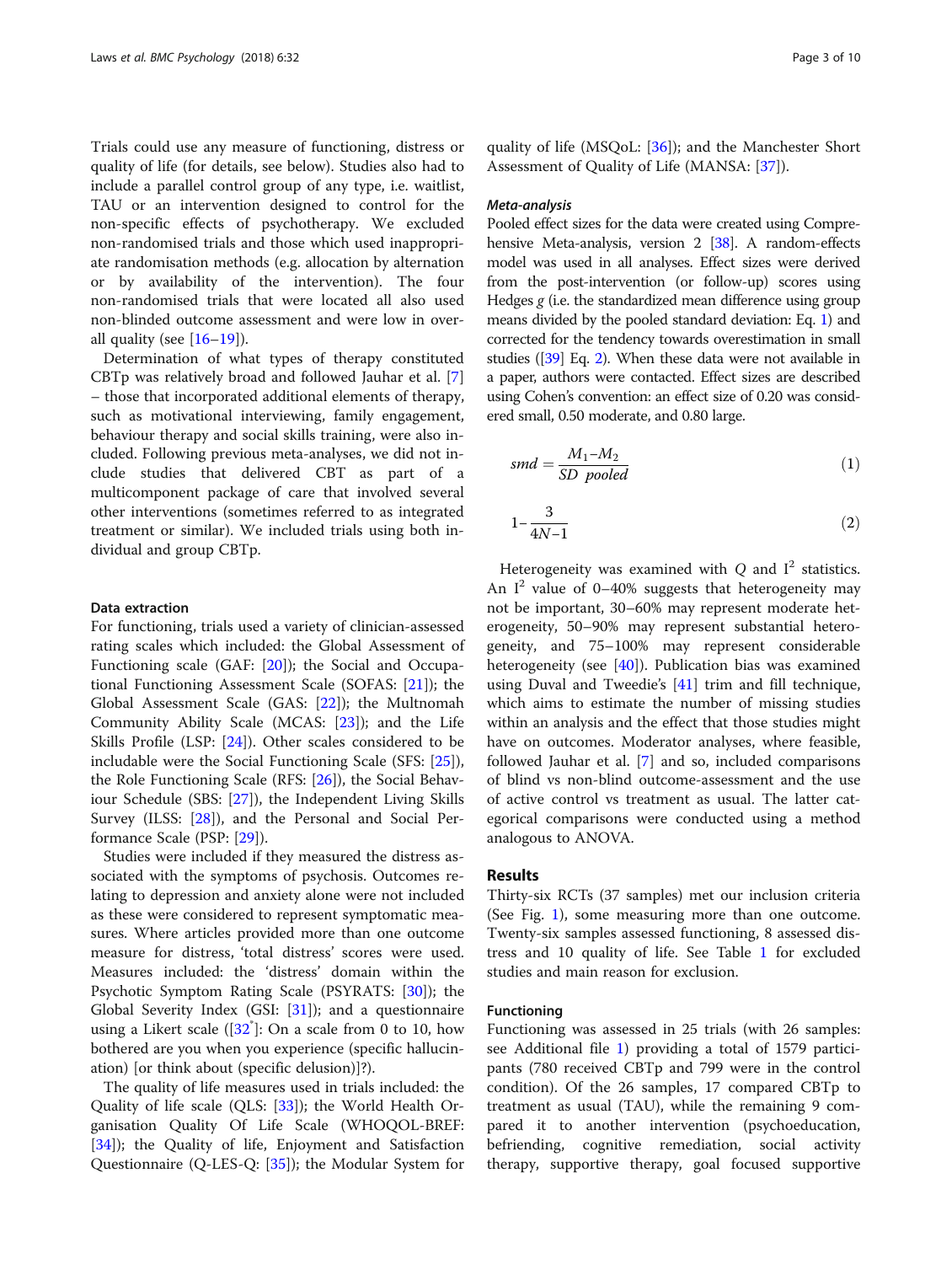<span id="page-3-0"></span>

contact). The majority of studies used individual therapy  $(22/25 - \text{only } [54^* - 56^*]$  $(22/25 - \text{only } [54^* - 56^*]$  $(22/25 - \text{only } [54^* - 56^*]$  $(22/25 - \text{only } [54^* - 56^*]$  $(22/25 - \text{only } [54^* - 56^*]$ , and used group therapy).

The pooled effect size for functioning across 26 samples was 0.25 (95%CI: 0.14 to 0.33,  $p < .001$ , positive sign indicates CBTp better than control). The studies were moderately heterogeneous ( $Q$  [[25\]](#page-8-0) = 50.66,  $p < .001$ ) with an  $I^2$  value of 50.66 (see forest plot in Fig. [2\)](#page-4-0). Duval and Tweedie's Trim and Fill [\[41](#page-8-0)] analysis revealed no evidence of publication bias. We re-ran the analysis removing one outlier trial [\[57](#page-9-0)<sup>\*</sup>], which was the only one that revealed significantly worse functioning post CBT – this increased the effect size to 0.28 (95%CI .15 to .41)  $p < .001$ ; Q [[24\]](#page-8-0) =39.52,  $p = .02$ ,  $I^2 = 39.27$ .

#### Blind vs nonblind assessment

We compared 19 studies where assessors were blinded (masked) to treatment condition with 7 where assessment was not blinded (unmasked) to the treatment group. The unmasked trials revealed a small and significant effect size of 0.29 (95% CI: 0.10 to 0.48,

Table 1 Studies assessing outcomes but excluded with reasons

| Study                      | Measure      | Excluded on the basis that                                                                                               |  |  |  |  |  |
|----------------------------|--------------|--------------------------------------------------------------------------------------------------------------------------|--|--|--|--|--|
| Tarrier et al [42]         | F            | Did not obtainable/waitlist control was not<br>a parallel group                                                          |  |  |  |  |  |
| Garety et al [16]          | D            | Non-randomised                                                                                                           |  |  |  |  |  |
| Barrowclough<br>et al [43] | F            | Patients with comorbid substance abuse                                                                                   |  |  |  |  |  |
| Jenner et al [44]          | F, QoL,<br>D | CBT intervention was multimodal                                                                                          |  |  |  |  |  |
| Wiersma et al<br>[45]      | F, QoL       | CBT intervention was multimodal                                                                                          |  |  |  |  |  |
| Grawe et al [46]           | F            | CBT intervention was multimodal                                                                                          |  |  |  |  |  |
| Jackson et al<br>[17]      | F, QoL       | Non-randomised                                                                                                           |  |  |  |  |  |
| Zimmer et al<br>[47]       | F, QoL       | CBT intervention was multimodal                                                                                          |  |  |  |  |  |
| Gleeson et al<br>[48]      | F, QoL       | CBT intervention was multimodal                                                                                          |  |  |  |  |  |
| Barrowclough<br>et al [49] | F            | Patients had comorbid substance abuse                                                                                    |  |  |  |  |  |
| Peters et al [50]          | F            | Patients described as 'experiencing<br>psychosis', unable to confirm proportion<br>with schizophrenia spectrum diagnoses |  |  |  |  |  |
| Mortan et al [18]          | D            | Non-randomised, small samples (CBT $= 6$<br>$TAU = 5$                                                                    |  |  |  |  |  |
| Grant et al. [51]          | F            | Data not obtainable                                                                                                      |  |  |  |  |  |
| Drake et al [52]           | F            | All participants received CBT                                                                                            |  |  |  |  |  |
| Zanello et al [19]         | F, QoL       | Non-randomised, no control group                                                                                         |  |  |  |  |  |
| Waller et al [53]          | D            | Intervention not CBT                                                                                                     |  |  |  |  |  |

Note.  $D =$  distress,  $F =$  Functioning,  $Qol =$  Quality of life

 $p < .001$ ); and the studies had low nonsignificant heterogeneity  $(Q = 6.94 \mid 6]$  $(Q = 6.94 \mid 6]$ ,  $p = .33$ :  $I^2 = 13.59$ ). The masked trials revealed a small significant effect size of 0.22 (95% CI: 0.02 to 0.42,  $p = .03$ ); these 19 studies were moderately heterogeneous  $(Q = 58.45 \t{18})$  $(Q = 58.45 \t{18})$  $(Q = 58.45 \t{18})$ ,  $p < .001$ ;  $I^2 = 58.45$ ).

### Active versus non-active control

We compared 19 trials using treatment as usual (TAU) as a control versus 7 trials using active control conditions. The effect size for TAU was significant at 0.26 (95%CI .08 to .43),  $p = .01$ ; and showed low-moderate heterogeneity (Q = 34.83, df = 18, p = .01;  $I^2$  = 47.65). The effect size for trials with an active control was nonsignificant at 0.22 (95%CI -0.07 to 0.52,  $p = .14$ ); and showed moderate heterogeneity (Q = 16.25, df = 6,  $p = .012$ ;  $I^2$  = 63.07). The effect sizes from trials using TAU and active control did not significantly differ  $(Q = 0.03,$ df = 1,  $p = .86$ ).

## Follow-up

Follow-up data were available in 16 of the trials, with a median follow-up time of 12 months (range 3–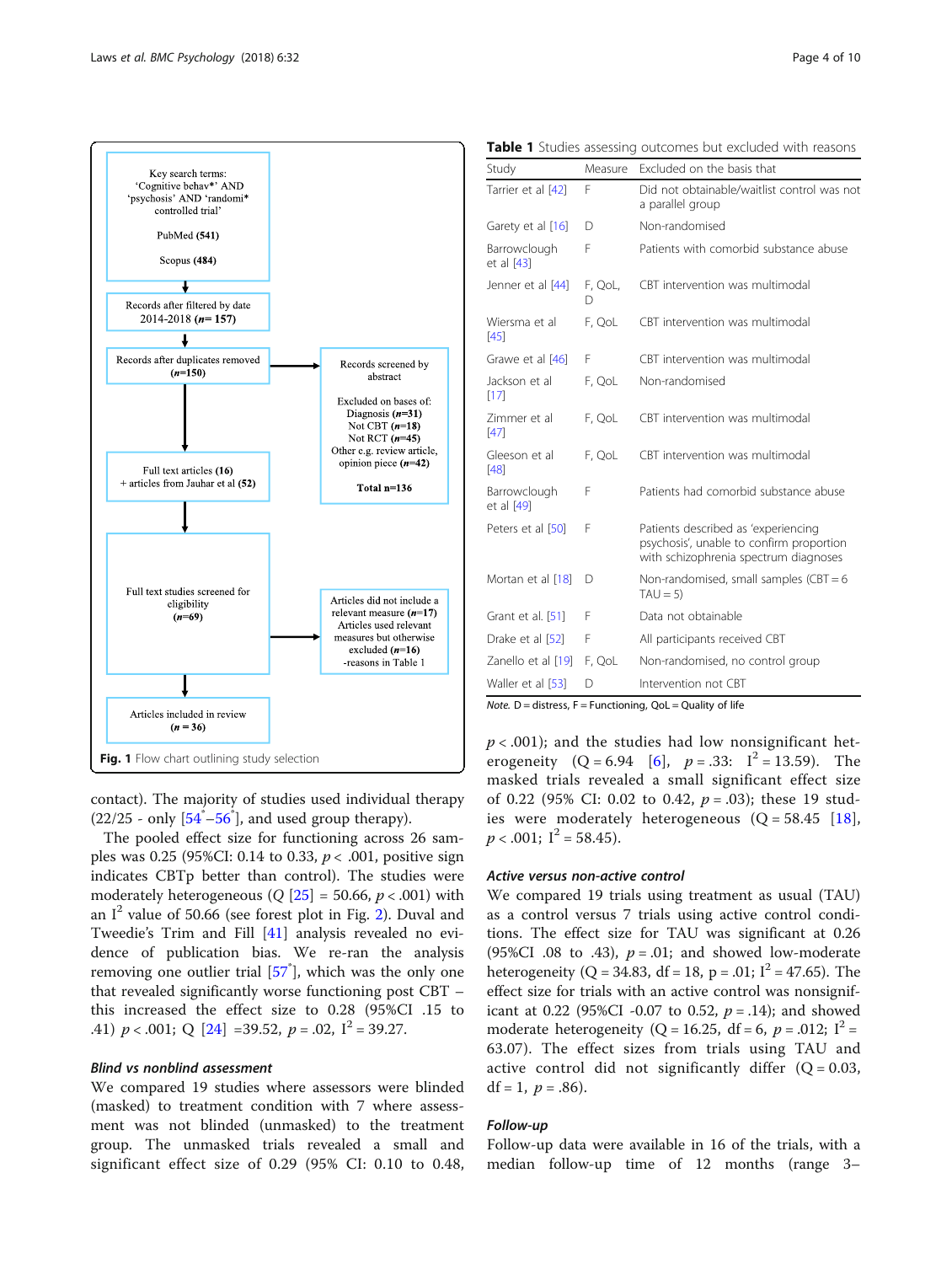<span id="page-4-0"></span>

18 months). Follow-up assessments involved 792 participants (393 CBTp and 399 controls) and retention was high with over 91% of the CBT and control participants examined at end-of-trial being assessed at follow-up.

used blind assessment  $(K = 13: g = 0.12 - 0.08$  to 0.32) and did not differ significantly in effect size  $(Q = 0.14,$  $df = 1$ ,  $p = .71$ ) from nonblind trials  $(K = 3 \text{ g} = 0.04$ -0.33 to 0.42) with both being nonsignificant.

The pooled effect size for CBTp on functioning at follow-up was nonsignificant 0.10 [95%CI -0.07 to 0.28],  $p = .23$  (see Fig. 3). The samples showed low heterogeneity (Q = 21.78, df = 15,  $p = .11$ ; I<sup>2</sup> = 31.12). Most trials

## Distress

Distress was analysed in 8 studies (see Additional file [2](#page-7-0)) with a total sample size of 465 (235 receiving CBTp and

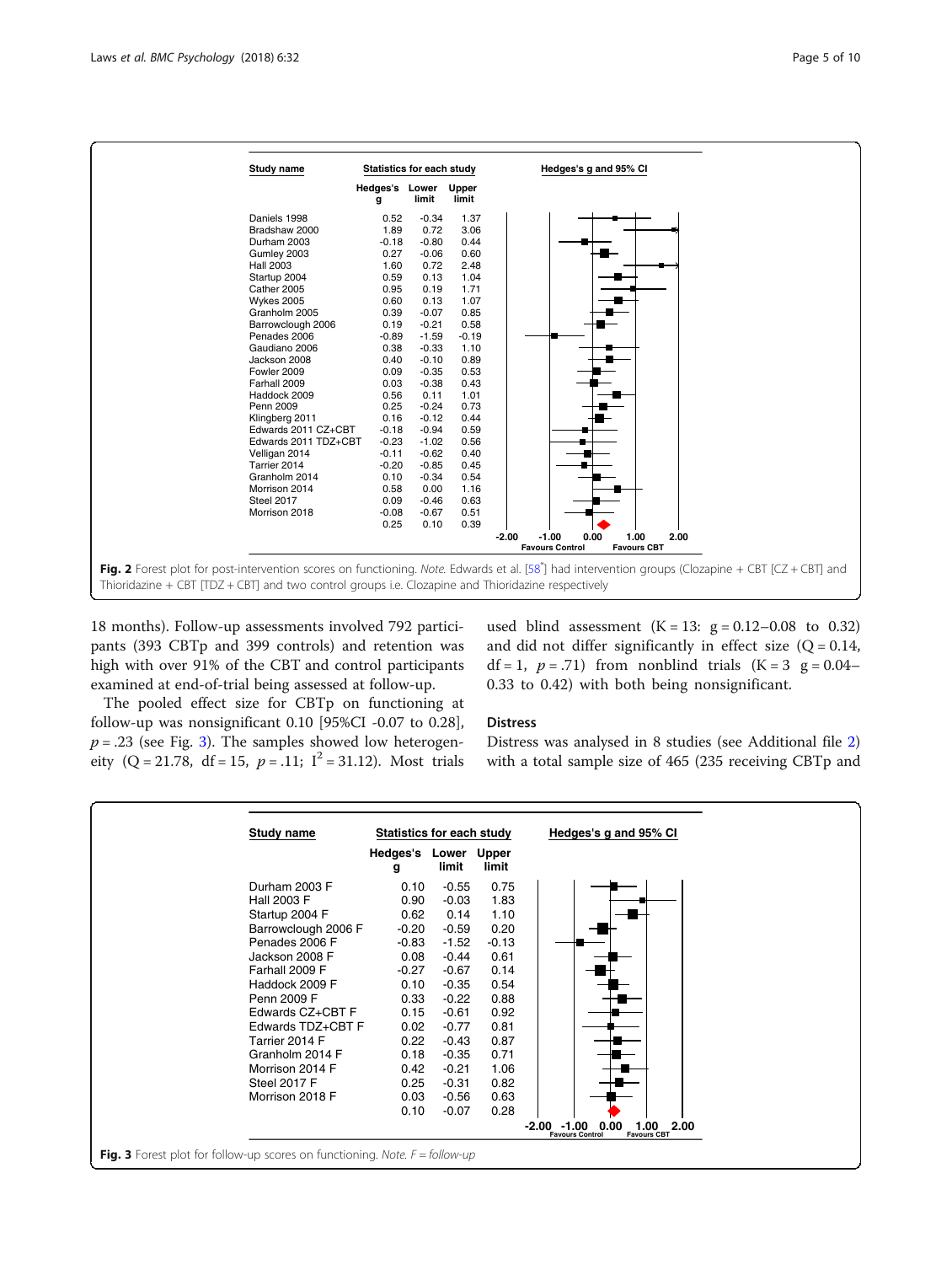230 in control conditions). Of these studies, 7 were against a treatment as usual (TAU) and 1 was against a waitlist control. Most trials (7/8) used individual therapy with only [\[59](#page-9-0)<sup>\*</sup>] using group therapy.

The pooled effect size was significant at 0.37 (95% CI 0.05 to 0.69,  $p = .02$ ). The studies were heterogeneous (Q)  $(7) = 17.27$ ,  $p = .01$ ) with an I<sup>2</sup> value of 60.51 suggesting moderate-high levels of true heterogeneity amongst the studies. The forest plot is shown in Fig. 4.

Duval and Tweedie's trim and fill bias analysis [\[41](#page-8-0)] imputed 3 trials (see Fig. [5\)](#page-6-0). When the meta-analysis was adjusted for this potential bias, the new effect size reduced and became nonsignificant ( $g = 0.18$ , 95% CI: -0.12 to 0.48).

Most trials were non-blind and these showed a significant distress reduction  $(K = 6, g = 0.43[95\% \text{ CI } 0.20 \text{ to }$ 0.66]); however, the two blind trials  $[60^{\degree}, 61^{\degree}]$  $[60^{\degree}, 61^{\degree}]$  $[60^{\degree}, 61^{\degree}]$  produced a nonsignificant effect (0.19 [95% CI -0.72 to 1.10]).

## Quality of life

Quality of life was assessed in 10 samples from 9 trials (see Additional file [3](#page-7-0)) with a total sample size of 592 (293 received CBTp and 299 in the control condition. Of these studies, 1 was against an active control condition (psychoeducation/befriending), 7 were against a treatment as usual (TAU condition), and 2 were against a waitlist control. Three trials used group therapy  $([59],$  $62^{\degree}$  $62^{\degree}$ ,  $63^{\degree}$  $63^{\degree}$ ], and) – the remaining 7 samples used individual therapy.

CBTp had no significant impact on quality of life, with an effect size close to zero at 0.04 (95% CI: -0.12 to 0.19,  $p = .66$ ). The studies were not heterogeneous (Q (9) = 7.19,  $p = .62$ ) with an I<sup>2</sup> value of 0. The forest plot in Fig. [6](#page-6-0) presents the effect sizes for each trial, showing that none of the individual trials significantly improved QoL; both group  $(K = 3 g = 0.15 95\% \text{ CI} -0.22 \text{ to } 0.51)$ and individual therapy were nonsignificant  $(K = 7, g = 1)$ 0.01 95% CI -0.17 to 0.19) and  $I^2$  was zero in both.

When publication bias was examined, Duval and Tweedie's trim and fill [[41\]](#page-8-0) imputed 1 missing effect size.

The five trials examining QoL under blind conditions had a nonsignificant mean effect size of 0.06 [95% CI -0.24 to 0.36,  $p = .69$ , as did the three trials assessing QoL without blinding (0.16 [95%CI -0.20 to 0.52]  $p = .39$ ); two further studies were unclear about blinding ([\[63,](#page-9-0) [64](#page-9-0)\* ] was presented blind, however raters correctly guessed 70% of the group assignments).

## **Discussion**

As noted in the introduction, while more than a dozen meta-analyses have examined whether CBTp reduces the positive and negative symptoms of schizophrenia, non-symptomatic outcomes have been somewhat neglected. Two previous meta-analyses – both now a decade old – have examined the impact of CBTp on functioning  $[11, 14]$  $[11, 14]$  $[11, 14]$  $[11, 14]$  but ours is the first to examine the impact of CBTp across a range of non-symptomatic outcomes, including: functioning at end-of trial and follow-up and the impact on quality of life and distress. Although a small benefit of CBTp for functioning emerged at end-of-trial, this was non-significant at follow-up. In 8 trials, CBT was found to produce a small significant reduction in distress; however, evidence of potential publication bias led to the imputing of 3 studies, halving the effect size and making it non-significant. The effect was also moderated by blinding – significant distress reduction was only found in trials using non-blind outcome assessment. Quality of life was unaffected by CBTp and indeed, none of 10 samples documented a significant benefit.

With respect to functioning, our effect size of 0.25 (95% CI 0.14 to 0.33) for functioning is considerably smaller than the 0.38 effect size reported by Wykes et al. [[14\]](#page-8-0) in their meta-analysis of 15 trials - indeed, the Wykes et al. [[14](#page-8-0)] effect size falls beyond the upper end of our 95% confidence intervals. One possible reason for this reducing effect size is that 12 of 14 RCTs published since Wykes et al's 2008 [[14\]](#page-8-0) meta-analysis – and since

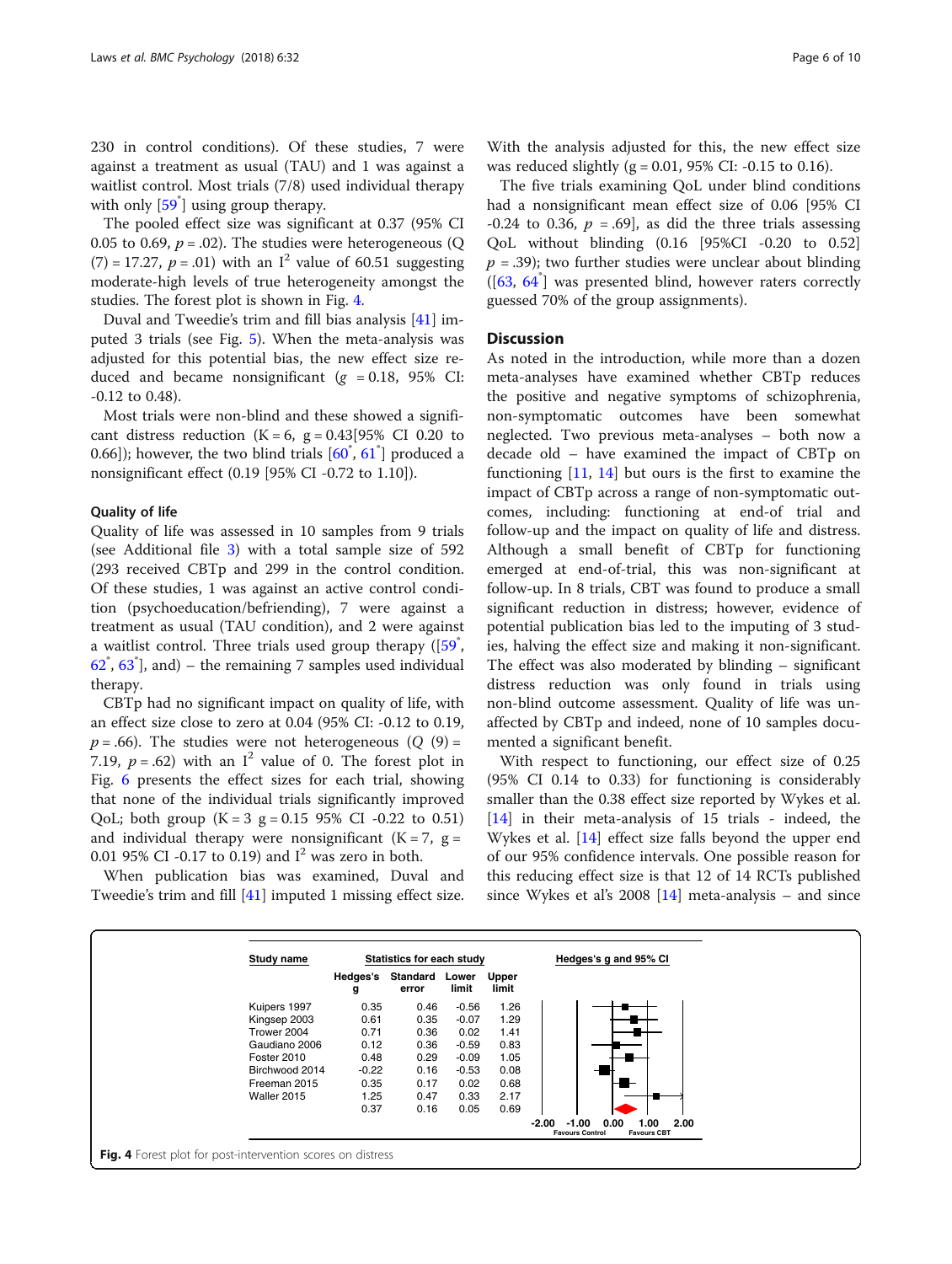<span id="page-6-0"></span>

NICE [[11](#page-8-0)] published their current guidance on CBTp have produced nonsignificant outcomes. Importantly, more recent studies also included large well-controlled trials (e.g [[65](#page-9-0)\* ]). Furthermore, our analysis of follow-up data derived from 16 samples revealed that CBT did not significantly improve functioning. This latter finding contrasts with the findings reported by NICE; it seems likely that this reflects the fact that the current meta-analysis is much larger - involving four times as many trials. Our findings provide an important update on the multiple meta-analyses carried out for NICE (2009), which was on small numbers of trials and produced mixed findings. NICE have still failed to update their meta-analyses, which contain no trials post-2008; and so, it might seem an appropriate time to update their analyses and potentially, their recommendations given the findings here. The repeated decisions by NICE to not update CG178 with any trials post-2008 has also been remarked upon in meta-analyses and indeed, by the Chair of SIGN [\[7,](#page-8-0) [66\]](#page-9-0).

With an effect size that was close to zero, we found no suggestion that CBTp improves quality of life in people diagnosed with schizophrenia. Our findings accord with earlier smaller analyses of quality of life by NICE [[11](#page-8-0)] and the Cochrane Collaboration [\[6](#page-8-0)], both of which found no evidence of CBTp being efficacious for this outcome. Although the current number of trials remains quite small  $(K = 9$  and 10 samples), we found little to suggest that missing trials or methodological factors such as blinding or type of control group - were playing any role in this null finding. Indeed, every published trial has reported a nonsignificant effect of CBTp on quality of life; particularly noteworthy is one trial by van der Gaag et al. [[64](#page-9-0)\* ] which had large numbers (109 CBTp and 97 controls) and an effect size of zero.

Despite CBTp being promoted as effective against distress by both NICE  $[11]$  $[11]$  and SIGN  $[12]$  $[12]$ , this outcome has received surprisingly little interest from triallists. Only 8 in 67 RCTs that met our eligibility criteria reported distress as an outcome and this was always as a

| Study name           | Statistics for each study |                                  |         |                |         | Hedges's g and 95% CI  |      |                    |      |  |
|----------------------|---------------------------|----------------------------------|---------|----------------|---------|------------------------|------|--------------------|------|--|
|                      | g                         | Hedges's Standard Lower<br>error | limit   | Upper<br>limit |         |                        |      |                    |      |  |
| Halperin 2000        | 0.36                      | 0.48                             | $-0.58$ | 1.31           |         |                        |      |                    |      |  |
| Kingsep 2003         | 0.46                      | 0.35                             | $-0.23$ | 1.14           |         |                        |      |                    |      |  |
| Fowler 2009          | 0.21                      | 0.23                             | $-0.23$ | 0.66           |         |                        |      |                    |      |  |
| Bechdolf 2010        | $-0.07$                   | 0.25                             | $-0.56$ | 0.42           |         |                        |      |                    |      |  |
| Edwards 2011 CLZ+CBT | 0.04                      | 0.39                             | $-0.72$ | 0.81           |         |                        |      |                    |      |  |
| Edwards 2011 TDZ+CBT | $-0.21$                   | 0.40                             | $-1.00$ | 0.58           |         |                        |      |                    |      |  |
| Van der Gaag 2011    | $-0.03$                   | 0.14                             | $-0.30$ | 0.25           |         |                        |      |                    |      |  |
| Steel 2017           | $-0.36$                   | 0.29                             | $-0.92$ | 0.21           |         |                        |      |                    |      |  |
| Morrison 2018        | 0.49                      | 0.32                             | $-0.15$ | 1.12           |         |                        |      |                    |      |  |
| Waller 2018          | $-0.04$                   | 0.25                             | $-0.52$ | 0.44           |         |                        |      |                    |      |  |
|                      | 0.04                      | 0.08                             | $-0.12$ | 0.20           |         |                        |      |                    |      |  |
|                      |                           |                                  |         |                | $-1.50$ | $-0.75$                | 0.00 | 0.75               | 1.50 |  |
|                      |                           |                                  |         |                |         | <b>Favours Control</b> |      | <b>Favours CBT</b> |      |  |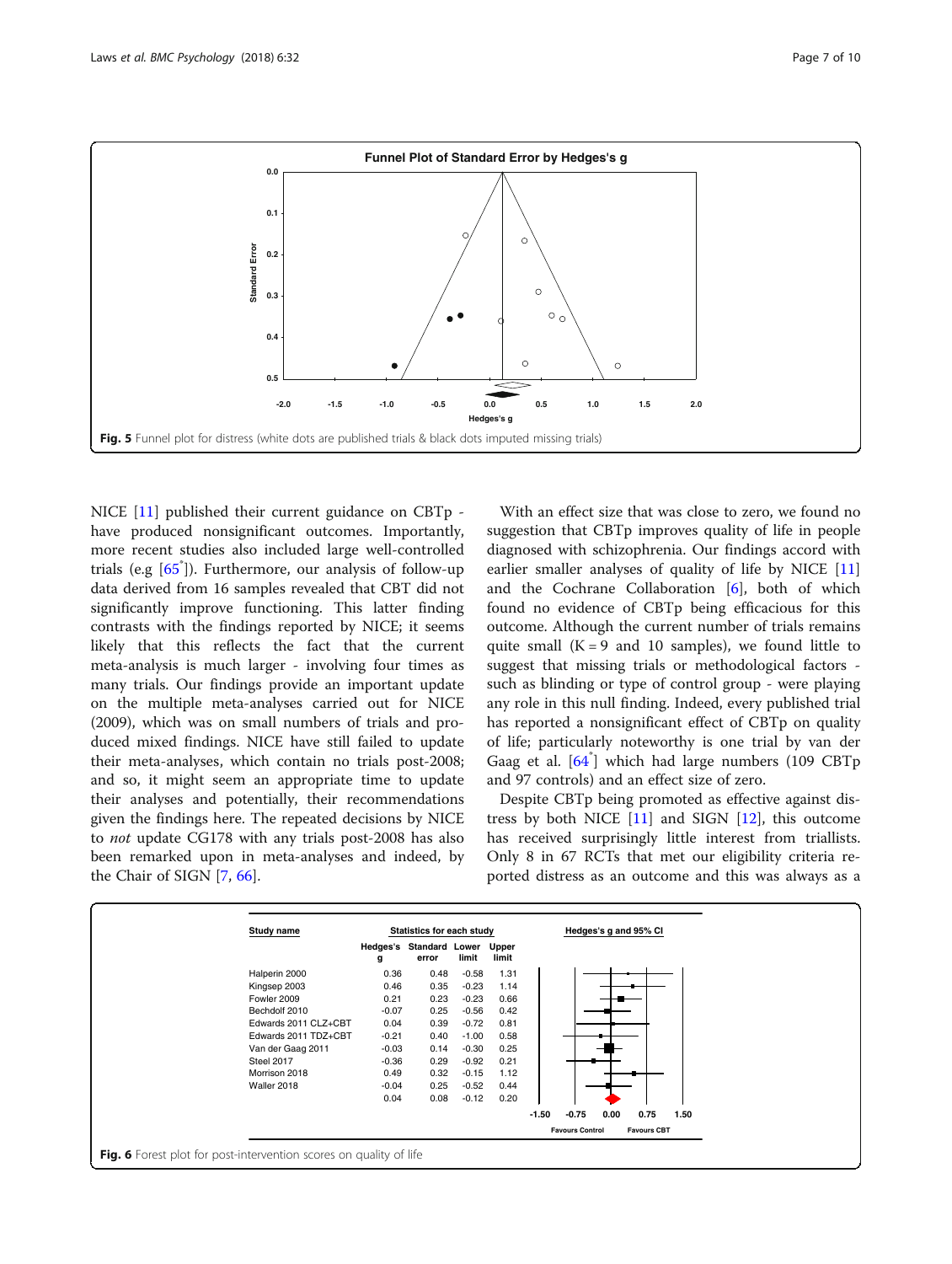<span id="page-7-0"></span>secondary measure. Although significant at 0.37, the effect size for distress was prone to potential publication bias and when adjusted for three potentially missing trials, became small and nonsignificant at 0.18. Also noteworthy is that several RCTs assessing distress had small samples and so their power to detect true (small) effects is likely to be low. Following Button et al. [[67\]](#page-9-0), it is possible to derive the median statistical power of each study in the meta-analyses to obtain the overall effect size (using the mean effect sizes as the best estimate of likely true effect size). Doing this revealed that the power in CBTp trials assessing distress was low at .22, whereas those for quality of life and functioning were somewhat better but still underpowered at .50 and .64 respectively. The low level of power also accords with the evidence of potential publication bias in trials measuring distress; and may reflect the publishing of unreliable small trials with positive, but not negative results. Future studies of distress would need four times the current mean sample size of 40 per group to reliably detect the effect size reported in existing trials. Only one trial, that of Birch-wood et al. [[61](#page-9-0)<sup>\*</sup>], comes close to the sample size required, and this found increased distress following CBTp. Clearly adequate powering is essential in future trials – not only to accurately ascertain if CBTp reduces distress, but to eliminate any possibly that it may increase distress in some patients.

## Conclusions

Our meta-analysis is the first to assess whether CBTp improves quality of life or reduces distress in individuals diagnosed with schizophrenia. We also present an updated meta-analysis assessing the impact of CBTp on functioning. On current evidence CBTp leads to a small improvement in functioning which, however, is not sustained. The case for beneficial effects on quality of life and distress appear, from studies to date, to be weak. Overall, the three meta-analyses performed provide only equivocal support for the non-quasi-neuroleptic hypothesis of CBTp, with its emphasis on these outcomes.

## Additional files

[Additional file 1:](https://doi.org/10.1186/s40359-018-0243-2) Randomised Controlled Trials that measured functioning as an outcome (DOCX 20 kb)

[Additional file 2:](https://doi.org/10.1186/s40359-018-0243-2) Randomised controlled trials of CBTp that measured distress as an outcome measure (DOCX 17 kb)

[Additional file 3:](https://doi.org/10.1186/s40359-018-0243-2) Randomised Controlled Trials that measured quality of life as an outcome measure (DOCX 23 kb)

#### Abbreviations

95%CI: 95% Confidence Intervals; CBTp: Cognitive Behavioural Therapy for psychosis; GAF: Global Assessment of Functioning scale; GAS: Global Assessment Scale; GSI: Global Severity Index; ILSS: Independent Living Skills Survey; LSP: Life Skills Profile; MANSA: Manchester Short Assessment of Quality of Life; MCAS: Multnomah Community Ability Scale; MSQoL: Modular

System for quality of life; NCCMH: National Collaborating Centre for Mental Health; NICE: National Institute for Care and Health Excellence; PSP: Personal and Social Performance Scale; PSYRATS: Psychotic Symptom Rating Scale; Q-LES-Q: Quality of life, Enjoyment and Satisfaction Questionnaire; QLS: Quality of life scale; RCT: Randomised Controlled Trial; RFS: Role Functioning Scale; SBS: Social Behaviour Schedule; SFS: Social Functioning Scale; SIGN: Scottish Intercollegiate Guidelines Network; SMD: Standardised mean difference; SOFAS: Social and Occupational Functioning Assessment Scale; TAU: Treatment as usual; WHOQOL-BREF: World Health Organisation Quality Of Life Scale

#### Acknowledgements

We would like to thank authors who kindly supplied additional data upon request.

#### Funding

SJ is in receipt of funding from the National Institute for Health Research Biomedical Research Centre at South London and Maudsley National Health Service Foundation Trust and King's College London and JMAS Sim Fellowship form the Royal College of Physicians, Edinburgh.

#### Availability of data and materials

All data are available in the public domain.

#### Authors' contributions

ND - did the searches and initial analyses, contributed critically to writing drafts; KL had the idea for the meta-analysis, checked all analyses, contributed critically to initial draft, rewrites and interpretation; TK contributed critically to rewrites and clinical interpretation; PJM contributed critically to redrafts, final writing and interpretation; SJ contributed critically to redrafts and final writing and interpretation. All authors read and approved the final manuscript.

#### Ethics approval and consent to participate

Not applicable.

#### Consent for publication

Not applicable

#### Competing interests

The authors declare that they have no competing interests.

#### Publisher's Note

Springer Nature remains neutral with regard to jurisdictional claims in published maps and institutional affiliations.

#### Author details

<sup>1</sup>School of Life and Medical Sciences, University of Hertfordshire, College Lane Campus, Hatfield AL10 9AB, UK. <sup>2</sup> East London Foundation Trust London, UK. <sup>3</sup>FIDMAG Germanes Hospitalàries Research Foundation, Barcelona and CIBERSAM, Barcelona, Spain. <sup>4</sup>Centre of Affective Disorders, Institute of Psychiatry, London, UK.

### Received: 18 December 2017 Accepted: 19 June 2018 Published online: 17 July 2018

#### References

#### \*these references are cited in the additonal files

- 1 Beck AT. Successful outpatient psychotherapy of a chronic schizophrenic with a delusion based on borrowed guilt. Psychiatry. 1952;15(3):305–12.
- 2\* ] Kuipers E, Garety P, Fowler D, Dunn G, Bebbington P, Freeman D, Hadley C. London-east Anglia randomised controlled trial of cognitive-behavioural therapy for psychosis. I: effects of the treatment phase. Br J Psychiatry. 1997; 171(4):319–27.
- 3 Lynch D, Laws KR, McKenna PJ. Cognitive behavioural therapy for major psychiatric disorder: does it really work? A meta-analytical review of wellcontrolled trials. Psychol Med. 2010;40(1):9–24.
- 4 Sarin F, Wallin L, Widerlöv B. Cognitive behavior therapy for schizophrenia: a meta-analytical review of randomized controlled trials. Nord J Psychiatry. 2011;65(3):162–74.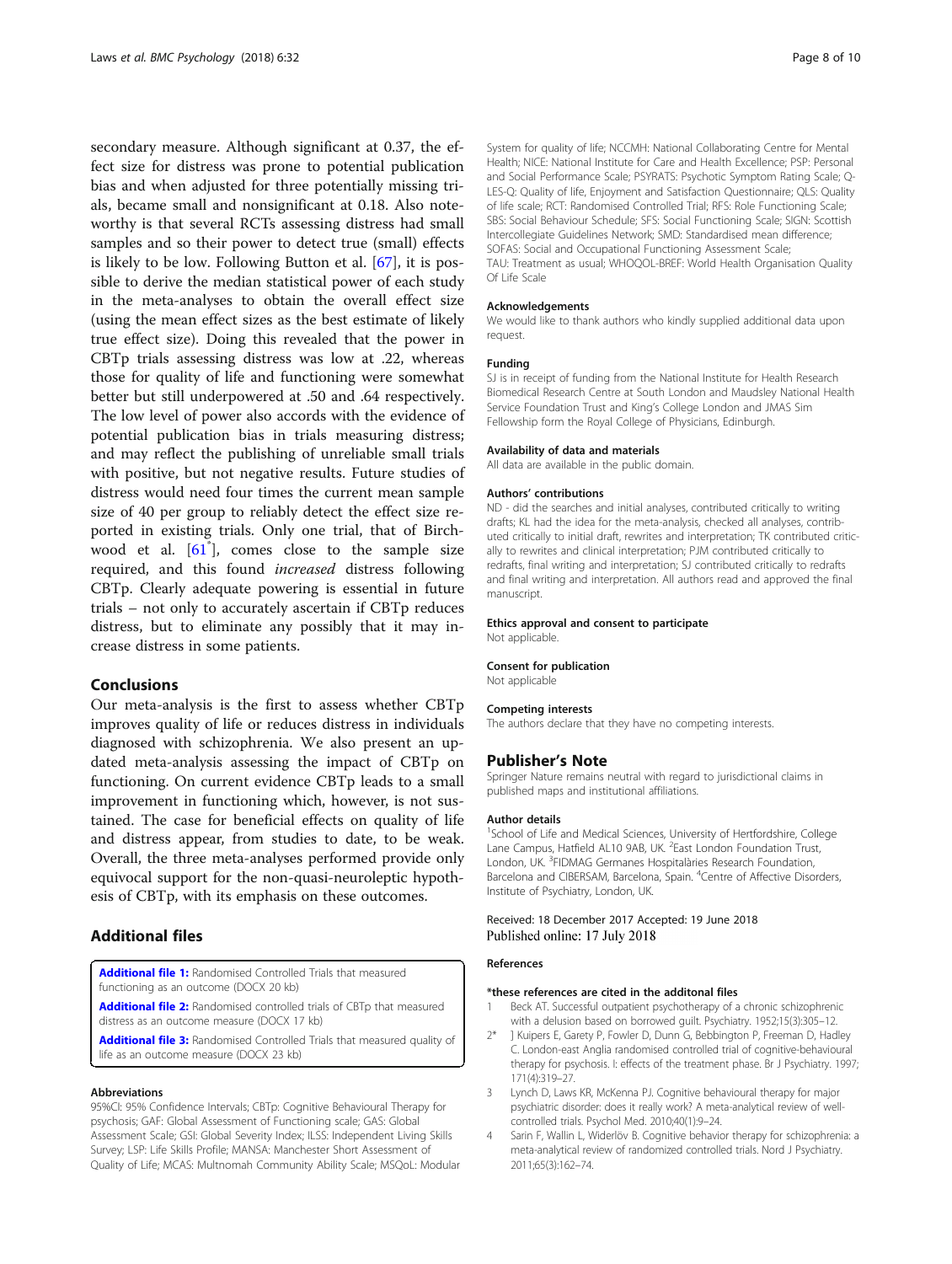- <span id="page-8-0"></span>5 Newton-Howes G, Wood R. Cognitive behavioural therapy and the psychopathology of schizophrenia: systematic review and meta-analysis. Psychol Psychother Theory Res Pract. 2013;86(2):127–38.
- Jones C, Hacker D, Cormac I, Meaden A, Irving CB. Cognitive behavioural therapy versus other psychosocial treatments for schizophrenia (review). Cochrane Database Syst Rev. 2012;2012
- Jauhar S, McKenna PJ, Radua J, Fung E, Salvador R, Laws KR. Cognitivebehavioural therapy for the symptoms of schizophrenia: systematic review and meta-analysis with examination of potential bias. Br J Psychiatry. 2014;204(1):20–9.
- Turner DT, van der Gaag M, Karyotaki E, Cuijpers P. Psychological interventions for psychosis: a meta-analysis of comparative outcome studies. Am J Psychiatr. 2014;171(5):523–38.
- 9 Velthorst E, Koeter M, van der Gaag M, Nieman DH, Fett AK, Smit F, Staring BP, Meijer C, de Haan L. Adapted cognitive– behavioural therapy required for targeting negative symptoms in schizophrenia: meta-analysis and metaregression. Psychol Med. 2015;45(3):453–65.
- 10 Birchwood M, Trower P. The future of cognitive–behavioural therapy for psychosis: not a quasi-neuroleptic. Br J Psychiatry. 2006;188(2):107–8.
- 11 National Institute of Health and Clinical Excellence (2014). Schizophrenia: Core Interventions in the Treatment and Management of Schizophrenia in Adults in Primary and Secondary Care (Update). Retrieved from [https://](https://www.nice.org.uk/guidance/cg178) [www.nice.org.uk/guidance/cg178](https://www.nice.org.uk/guidance/cg178).
- 12 Scottish Intercollegiate Guidelines Network. Management of Schizophrenia (SIGN 131). SIGN, 2013.
- 13 Royal Australian and New Zealand College of Psychiatrists (RANZCP). Royal Australian and new Zealand College of Psychiatrists clinical practice guidelines for the treatment of schizophrenia and related disorders. Aust N Z J Psychiatry. 2005;39:1–30.
- 14 Wykes T, Steel C, Everitt B, Tarrier N. Cognitive behavior therapy for schizophrenia: effect sizes, clinical models, and methodological rigor. Schizophr Bull. 2008;34(3):523–37.
- 15 Garety PA, Fowler DG, Freeman D, Bebbington P, Dunn G, Kuipers E. Cognitive–behavioural therapy and family intervention for relapse prevention and symptom reduction in psychosis: randomised controlled trial. Br J Psychiatry. 2008;192(6):412–23.
- 16 Garety PA, Kuipers L, Fowler D, Chamberlain F, Dunn G. Cognitive behavioural therapy for drug-resistant psychosis. Psychol Psychother Theory Res Pract. 1994;67(3):259–71.
- 17 Jackson H, McGorry PA, Edwards J, Hulbert C, Henry L, Harrigan S, Dudgeon P, Francey S, Maude D, Cocks J, Killackey E. A controlled trial of cognitively oriented psychotherapy for early psychosis (COPE) with four-year follow-up readmission data. Psychol Med. 2005;35(9):1295–306.
- 18 Mortan PO, Sütcü PST, Köse PGG. A pilot study on the effectiveness of a group-based cognitive-behavioral therapy program for coping with auditory hallucinations. Turk Psikiyatri Dergisi. 2011;22(1):26.
- 19 Zanello A, Mohr S, Merlo MC, Huguelet P, Rey-Bellet P. Effectiveness of a brief group cognitive behavioral therapy for auditory verbal hallucinations: a 6-month follow-up study. J Nerv Ment Dis. 2014;202(2):144–53.
- 20 Jones SH, Thornicroft G, Coffey M, Dunn G. A brief mental health outcome scale: the reliability and validity of the global assessment of functioning (GAF). Br J Psychiatry. 1995;166(5):654–9.
- 21 Goldman HH, Skodol AE, Lave TR. Revising axis V for DSM-IV: a review of measures of social functioning. Am J Psychiatr. 1992;149:1148–56.
- 22 Endicott J, Spitzer RL, Fleiss JL, Cohen J. The global assessment scale: a procedure for measuring overall severity of psychiatric disturbance. Arch Gen Psychiatry. 1976;33(6):766–71.
- 23 Barker S, Barron N, McFarland BH, Bigelow DA. A community ability scale for chronically mentally ill consumers: part I. Reliability and validity. Community Ment Health J. 1994;30:363–83.
- 24 Rosen A, Hadzi-Pavlov D, Parker G. The life skills profile: a measure assessing function and disability in schizophrenia. Schizophr Bull. 1989;15:325–37.
- 25 Birchwood M, Smith J, Cochrane R, Wetton S, Copestake S. The social functioning scale. The development and validation of a new scale of social adjustment for use in family intervention programmes with schizophrenic patients. Br J Psychiatry. 1990;157:853–9.
- 26 Goodman SH, Sewell DR, Cooley EL, Leavitt N. Assessing levels of adaptive functioning: the role functioning scale. Community Ment Health J. 1993; 29(2):119–31.
- 27 Wykes T, Sturt E. The measurement of social behaviour in psychiatric patients: an assessment of the reliability and validity of the SBS schedule. Br J Psychiatry. 1986;148(1):1–11.
- 28 Wallace CJ, Liberman RP, Tauber R, Wallace J. The independent living skills survey: a comprehensive measure of the community functioning of severely and persistently mentally ill individuals. Schizophr Bull. 2000;26(3):631.
- 29 Nasrallah H, Morosini P, Gagnon DD. Reliability, validity and ability to detect change of the personal and social performance scale in patients with stable schizophrenia. Psychiatry Res. 2008;161(2):213–24.
- Haddock G, McCarron J, Tarrier N, Faragher EB. Scales to measure dimensions of hallucinations and delusions: the psychotic symptom rating scales (PSYRATS). Psychol Med. 1999;29:879–89.
- 31 Derogatis, L. R., & Spencer, P. M. (1982). The brief symptom inventory (BSI) administration, scoring & procedures manual. Baltimore, MD.
- 32\* ] Gaudiano BA, Herbert JD. Acute treatment of inpatients with psychotic symptoms using acceptance and commitment therapy: pilot results. Behav Res Ther. 2006;44(3):415–37.
- 33 Heinrichs DW, Hanlon TE, Carpenter WT. The quality of life scale: an instrument for rating the schizophrenic deficit syndrome. Schizophr Bull. 1984;10(3):388–98.
- Whogol Group. Development of the World Health Organization WHOOOL-BREF quality of life assessment. Psychol Med. 1998;28(3):551–8.
- Endicott J, Nee J, Harrison W, Blumenthal R. Quality of life enjoyment and satisfaction questionnaire: a new measure. Psychopharmacol Bull. 1993;
- 36 Pukrop P, Moller HJ, Steinmeyer EM. Quality of life in psychiatry: a systematic contribution to construct validation and the development of the integrative assessment tool 'modular system for quality of life'. Eur Arch Psychiatry Clin Neurosci. 2000;250:120–32.
- 37 Priebe S, Huxley P, Knight S, Evans S. Application and results of the Manchester short assessment of quality of life (MANSA). Int J Soc Psychiatry. 1999;45(1):7–12.
- 38 Borenstein M, Hedges L, Higgins J, Rothstein H: Comprehensive metaanalysis version 2. 2005, Engelwood, NJ: Biostat.
- 39 Hedges LV. Distribution theory for Glass' estimator of effect size and related estimators. J Educ Stat. 1981;6(2):107–28.
- 40 Higgins JPT, Green S (eds). 2011. Cochrane handbook for systematic reviews of interventions, version 5.1.0. The Cochrane Collaboration. [\(http://www.](http://www.cochrane.org/training/cochrane-handbook) [cochrane.org/training/cochrane-handbook\)](http://www.cochrane.org/training/cochrane-handbook).
- 41 Duval S, Tweedie R. Trim and fill: a simple funnel-plot-based method of testing and adjusting for publication bias in meta-analysis. Biometrics. 2000; 56(2):455–63.
- 42 Tarrier N, Beckett R, Harwood S, Baker A, Yusupoff L, Ugarteburu I. A trial of two cognitive-behavioural methods of treating drug-resistant residual psychotic symptoms in schizophrenic patients: I. Outcome. Br J Psychiatry. 1993;162(4):524–32.
- 43 Barrowclough C, Haddock G, Tarrier N, Lewis SW, Moring J, O'Brien R, et al. Randomized controlled trial of motivational interviewing, cognitive behavior therapy, and family intervention for patients with comorbid schizophrenia and substance use disorders. Am J Psychiatr. 2001;158(10):1706–13.
- Jenner JA, Nienhuis FJ, Wiersma D, van de Willige G. Hallucination focused integrative treatment: a randomized controlled trial. Schizophr Bull. 2004; 30(1):133.
- 45 Wiersma D, Jenner JA, Nienhuis FJ, Willige G. Hallucination focused integrative treatment improves quality of life in schizophrenia patients. Acta Psychiatr Scand. 2004;109(3):194–201.
- 46 Grawe RW, Falloon IRH, Widen JH, Skogvoll E. Two years of continued early treatment for recent-onset schizophrenia: a randomised controlled study. Acta Psychiatr Scand. 2006;114(5):328–36.
- 47 Zimmer M, Duncan AV, Laitano D, Ferreira EE, Belmonte-de-Abreu P. A twelve-week randomized controlled study of the cognitive-behavioral integrated psychological therapy program: positive effect on the social functioning of schizophrenic patients. Rev Bras Psiquiatr. 2007;29(2):140–7.
- 48 Gleeson JF, Cotton SM, Alvarez-Jimenez M, Wade D, Gee D, Crisp K, Pearce T, Newman B, Spiliotacopoulos D, Castle D, McGorry PD. A randomized controlled trial of relapse prevention therapy for first-episode psychosis patients. J Clin Psychiatry. 2009;70(4):477–86.
- 49 Barrowclough C, Haddock G, Wykes T, Beardmore R, Conrod P, Craig T, Davies L, Dunn G, Eisner E, Lewis S, Moring J. Integrated motivational interviewing and cognitive behavioural therapy for people with psychosis and comorbid substance misuse: randomised controlled trial. BMJ. 2010;341:c6325.
- 50 Peters E, Landau S, McCrone P, Cooke M, Fisher P, Steel C, Evans R, Carswell K, Dawson K, Williams S, Howard A. A randomised controlled trial of cognitive behaviour therapy for psychosis in a routine clinical service. Acta Psychiatr Scand. 2010;122(4):302–18.